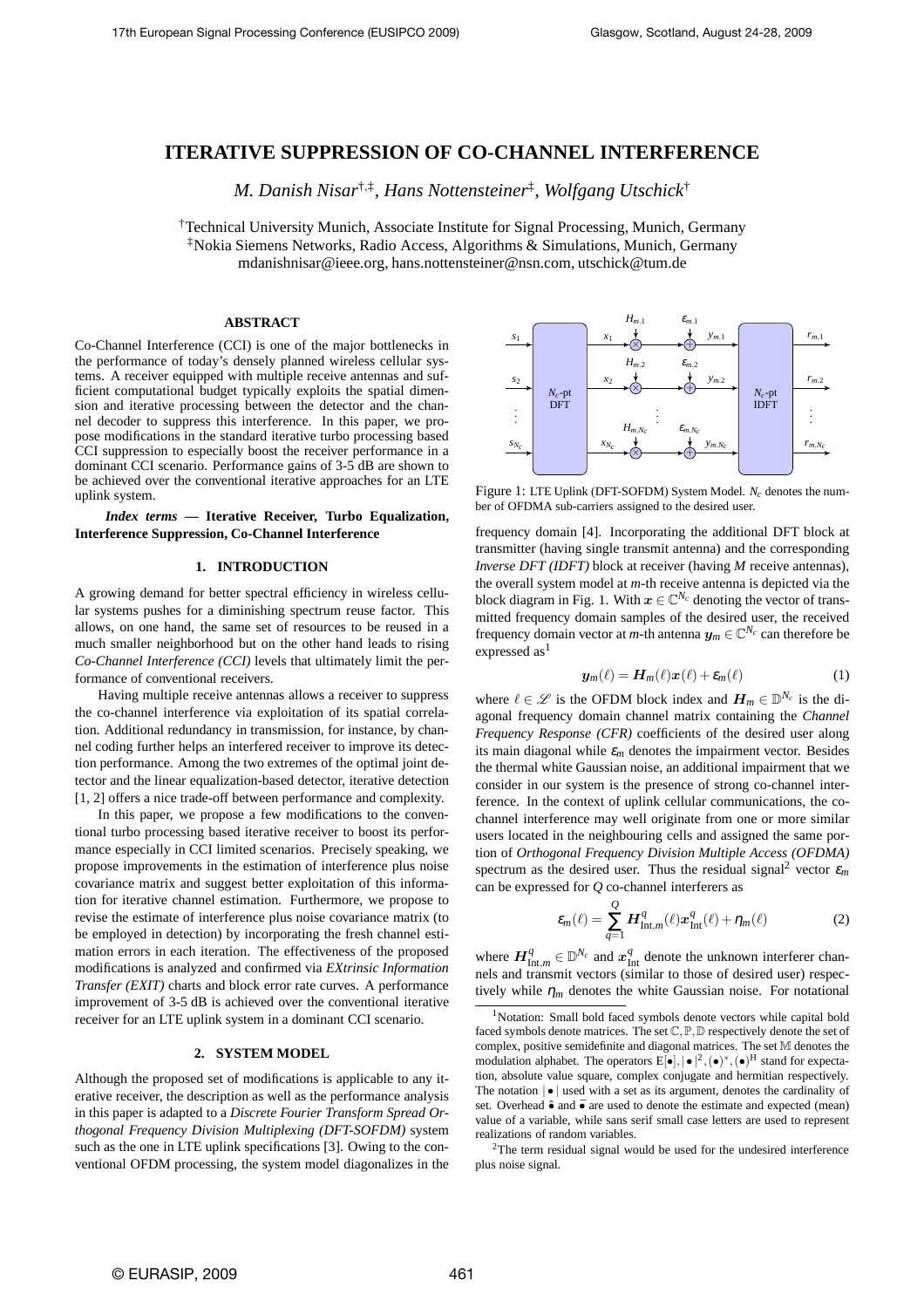convenience, we may vertically stack the received signal at all the *M* antenna elements to get the following compact system model,

$$
\mathbf{y}(\ell) = \mathbf{H}(\ell)\mathbf{x}(\ell) + \varepsilon(\ell) \tag{3}
$$

with  $y = \begin{bmatrix} y_1^T & y_2^T & \dots & y_M^T \end{bmatrix}^T$  and  $\varepsilon = \begin{bmatrix} \varepsilon_1^T & \varepsilon_2^T & \dots & \varepsilon_M^T \end{bmatrix}^T$ being  $MN_c$  dimensional vectors, while  $\boldsymbol{H} \in \mathbb{C}^{MN_c \times N_c}$  reads as  $\boldsymbol{H} = \begin{bmatrix} \boldsymbol{H}_1^{\mathrm{T}} & \boldsymbol{H}_2^{\mathrm{T}} & \dots & \boldsymbol{H}_M^{\mathrm{T}} \end{bmatrix}^{\mathrm{T}}$ . The overall interference plus noise covariance matrix

$$
R_{\varepsilon} = \begin{bmatrix} R_{\varepsilon_{1,1}} & R_{\varepsilon_{1,2}} & \dots & R_{\varepsilon_{1,M}} \\ R_{\varepsilon_{2,1}} & R_{\varepsilon_{2,2}} & \dots & R_{\varepsilon_{2,M}} \\ \vdots & \vdots & \ddots & \vdots \\ R_{\varepsilon_{M,1}} & R_{\varepsilon_{M,2}} & \dots & R_{\varepsilon_{M,M}} \end{bmatrix} \in \mathbb{P}^{MN_c}
$$
 (4)

with  $\bm{R}_{\varepsilon_{m,n}} = \sum_{q=1}^{Q} \mathrm{E}[\bm{H}_{\text{Int},m}^q \ \bm{H}_{\text{Int},n}^q] + \bm{R}_{\eta_{m,n}}$ , can be seen to be composed of diagonal blocks and being spatially coloured.

Besides the information bearing blocks, we also consider the transmission of intermittent pilot blocks that are typically provided in cellular standards to allow for pilot-aided channel estimation at the receiver. We use the OFDM block index  $d \in \mathcal{D}$  and  $p \in \mathcal{P}$  in place of  $\ell \in \mathcal{L}$  (c.f. (3) for instance) to distinguish respectively between the data and pilot blocks wherever necessary. The sets  $\mathscr{D}$ and  $\mathscr P$  are naturally mutually exclusive and  $\mathscr D \cup \mathscr P = \mathscr L$ .

In the sequel, we focus on the suppression of co-channel and inter-symbol interference from the perspective of a realistic receiver, whereby we handle the tasks of parameter estimation and incorporate the resulting estimation errors into our analysis.

## **3. PREVIOUS WORK**

With the target of improving the detection performance of the desired user in an interference limited scenario, a number of approaches have been investigated in the past. Broadly speaking, these can be categorized into iterative and non-iterative schemes, but only iterative schemes fall into the scope of this analysis.

The pioneering work on the iterative turbo processing between channel decoder and *Maximum Aposteriori Probability (MAP)*symbol detector was presented in [1]. A low complexity variant, replacing the optimal exponential complexity MAP detector with a combination of soft *Inter-Symbol Interference (ISI)* canceler, linear *Minimum Mean Square Error (MMSE)* equalizer and an apriori information aware demodulator was proposed in [2] and reduced rank version thereof in [5]. Adapted to our system, it implies that after pilot-aided channel estimation, we first estimate the interference plus noise covariance matrix and pursue the *Spatial Whitening (SW)* and *Maximum Ratio Combining (MRC)* for spatial suppression of interference, and then employ the apriori info based MMSE equalizer and demodulator for residual interference suppression. Finally the channel decoder is configured to produce besides the aposteriori *Log Likelihood Ratios (LLRs)* of information bits, also the extrinsic LLRs of coded bits. These extrinsic LLRs of coded bits serve as the apriori information for the detector in next iteration. The process is repeated until convergence is achieved.

In order to allow the spatial interference suppression (SW  $\&$ MRC) to benefit from the apriori information generated by the channel decoder, [6] proposed to revise the estimate of interference plus noise covariance matrix in each iteration by exploiting the fresh apriori information of the transmitted data symbols. This is achieved by estimating the residual signal from data blocks as well, by using the apriori estimates of the transmitted sub-carriers. The residual signal estimates of data blocks, along with those of pilot blocks, are then used to obtain an improved estimate of the spatial interference plus noise covariance matrix in each iteration [7, 8].

The channel estimation block can also be configured to exploit the apriori information generated by the channel decoder as advocated in [9, 10] under the name of iterative (turbo) channel estimation. For an co-channel interference dominated scenario, [7] proposed the conventional soft feedback based *Decision Directed Channel Estimation (DDCE)*, while [11] proposed the *Recursive Least Squares (RLS)* based adaptive channel estimation techniques.

Since channel estimation is pursued independently for each antenna, a quick intuitive analysis reveals that it is unable to benefit from the spatial suppression of co-channel interference and as such forms the bottleneck for the overall detection performance in a strong CCI environment. Although schemes such as [7, 10, 11] above, bring in the channel estimation procedure into the iterative framework, they help primarily to track channel variations better by effectively creating virtual pilot symbols (Soft DDCE). Thus these methods are of great help in high mobility or highly frequency selectivity scenarios, but once the impairment comes from strong cochannel interference, iterative channel estimation as above can not promise significant gains.

## **4. PROPOSED ITERATIVE FRAMEWORK**

Thus we need a strategy that exploits the available apriori information of the coded bits in a way that the co-channel interference suppression aspect of the iterative receiver can be improved. To this end, we propose three modifications. First, to update the estimate of interference plus noise covariance matrix along the iterations, by taking into account the relative reliabilities of the residual signal estimates from the data and pilot blocks. Second, to improve the channel estimation performance in each iteration by incorporating the feedback on the spectral variation of interference power. And finally, to incorporate the impact of channel estimation errors in the estimation of interference plus noise covariance matrix to be employed for SW and MRC. These modifications improve the spatial interference suppression aspect, while the conventional apriori information based MMSE equalization [2, 5] help in temporal interference suppression. The performance of the proposed iterative framework is analyzed via EXIT charts and low number of iterations is found to be sufficient to attain convergence.

A block diagram of the proposed iterative receiver framework is shown in Fig. 2. A comparison with previous approaches shows that the lower portion of the diagram involves primarily three aforemen-



Figure 2: Block diagram of the proposed iterative receiver framework adapted to a DFT-Spread OFDM system.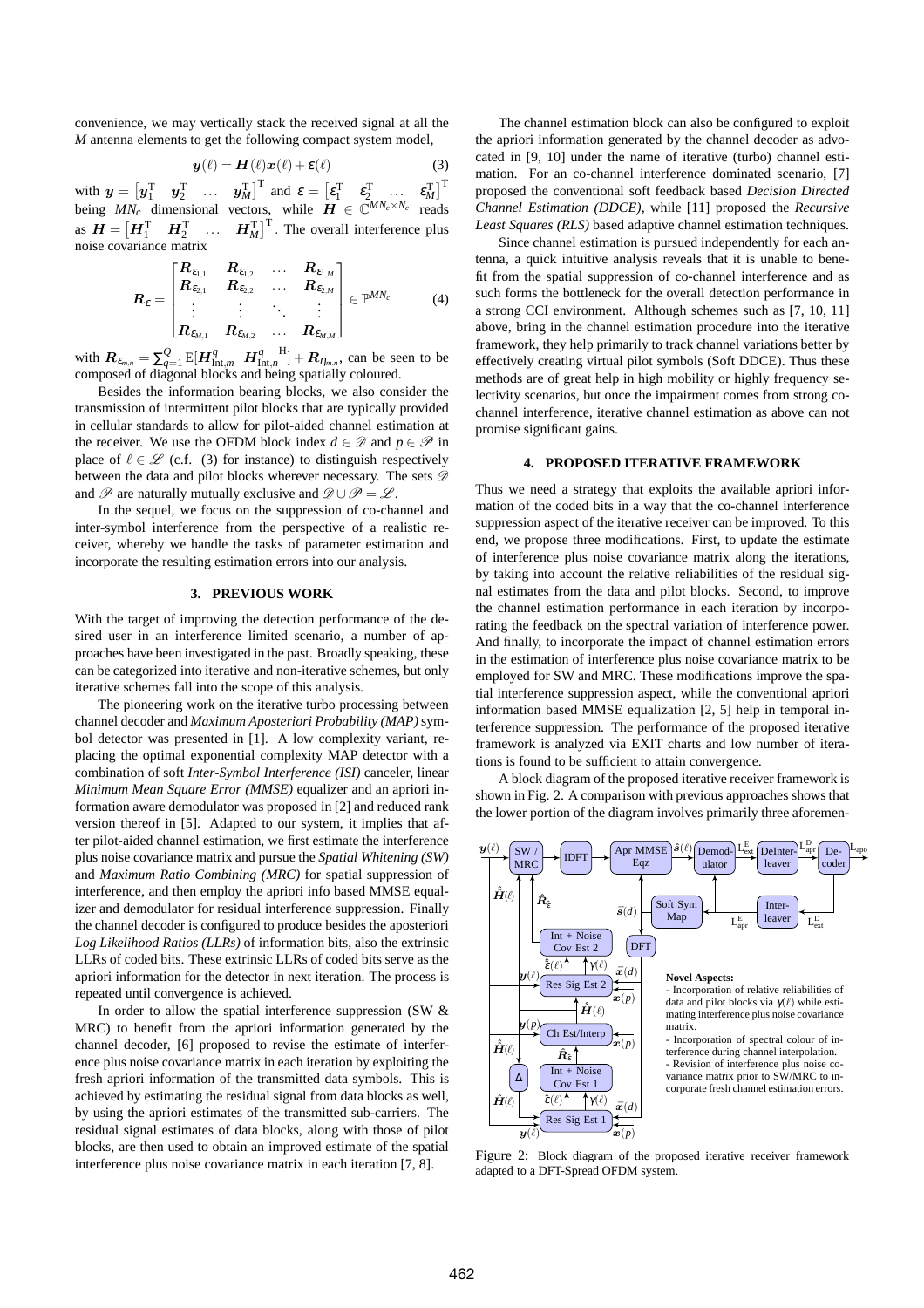tioned novel aspects which are discussed more elaborately in Sections 4.2, 4.3 and 4.4 respectively. We present the discussion in the reverse order — elaborating how the feedback from the channel decoder is exploited by various blocks in the iterative receiver chain.

#### **4.1 Transformation of extrinsic LLRs to soft symbols**

Besides the aposteriori LLRs of information bits, the channel decoder is configured to produce the extrinsic LLRs of coded bits as well. These extrinsic LLRs represent the new information generated in each iteration by the decoder via exploitation of the code structure. Adherence to the turbo principle [1] requires that the feedback is constituted of this new information only lest small cycles should limit the gains of the iterative procedure.

The extrinsic LLRs of the coded bits  $L_{ext}^{D}$  are interleaved back to generate the apriori information for next iteration  $L_{\text{apr}}^{\text{E}} = \Pi(L_{\text{ext}}^{\text{D}})^3$ The *Soft Sym Map* block in Fig. 2 transforms these LLRs to soft symbols. First, the bit probabilities are obtained as [2],

$$
Pr(c_{q,n} = c_q) = \frac{1}{2} \left( 1 + (1 - 2c_q) \tanh\left(\frac{L_{\text{apr}}^E(c_{q,n})}{2}\right) \right), \quad c_q = \pm 1
$$

which under the assumption of independent consecutive LLRs (owing to interleaver), lead to symbol probabilities  $Pr(s_n = s)$  $\prod_{q} Pr(c_{q,n} = c_q)$  where  $\{c_1, c_2, \ldots, c_Q\}$  are the  $Q = \log_2(|M|)$  bits that map to the symbol  $s \in M$ . These are then used to obtain the expected (soft) value of the symbols as  $\bar{s}_n = \sum_{s \in \mathbb{N}} s \Pr(s_n = s)$  and the corresponding reliability measured by the variance

$$
\sigma_{s_n}^2 = \left(\sum_{\mathbf{s} \in \mathbb{M}} |\mathbf{s}|^2 \Pr(s_n = \mathbf{s})\right) - |\bar{s}_n|^2. \tag{5}
$$

The linear transformation via DFT can now be used to arrive at the apriori information of the transmitted frequency domain samples, so that if  $\bar{s}(d) \in \mathbb{C}^{N_c}$  denotes the vector containing data symbol expected values, the vector  $\bar{x}(d) = F\bar{s}(d) \in \mathbb{C}^{N_c}$  (with F being the Fourier matrix) contains the apriori information of the frequency domain samples.

### **4.2 Estimation of interference plus noise covariance matrix**

Given the apriori information of the transmitted data blocks as  $\bar{x}(d) \in \mathbb{C}^{N_c}$ , we obtain (c.f. *Res Sig Est 1* block in Fig. 2) the residual signal estimates by subtracting the expected contribution of the desired user's sub-carriers from the overall received signal to get

$$
\hat{\boldsymbol{\varepsilon}}(d) = \boldsymbol{y}(d) - \hat{\boldsymbol{H}}(d)\bar{\boldsymbol{x}}(d) \qquad d \in \mathcal{D} \tag{6}
$$

$$
\hat{\varepsilon}(p) = \mathbf{y}(p) - \hat{\mathbf{H}}(p)\mathbf{x}(p) \qquad p \in \mathscr{P} \tag{7}
$$

for the data blocks and pilot blocks respectively. Collectively labeled as  $\hat{\varepsilon}(\ell)$  with  $\ell \in \mathcal{L} = \mathcal{D} \cup \mathcal{P}$ , these can now be used for updating the estimate of interference plus noise covariance matrix. However, the relative reliabilities of the residual signal estimates obtained from pilot and data blocks must be taken into account. Unlike the transmitted vectors for the pilot blocks which are known accurately in (7), the transmitted vectors for the data blocks in (6) could only be estimated based on the feedback from the decoder and therefore may be incorrect. This introduces an additional impairment arising from possible errors between the transmitted samples and their estimates, i.e. if we let  $\bar{x}(d) = x(d) + e(d)$ , with  $e(d)$ being the error vector for block *d*, then the residual signal estimates for the data blocks can be expressed as

$$
\hat{\varepsilon}(d) = \varepsilon(d) + \left(\mathbf{H}(d) - \hat{\mathbf{H}}(d)\right)\mathbf{x}(d) - \hat{\mathbf{H}}(d)e(d) \tag{8}
$$

which in contrast to the similar expression for pilot blocks

$$
\hat{\varepsilon}(p) = \varepsilon(p) + \left(\mathbf{H}(p) - \hat{\mathbf{H}}(p)\right)\mathbf{x}(p) \tag{9}
$$

has an extra impairment term  $\hat{H}(d)e(d)$  that directly depends on the quality of feedback from the decoder. In order to take the relative reliabilities of pilot and data blocks into account, we introduce block dependent scalar weighting factors  $\gamma(\ell)$  while obtaining the interference plus noise covariance matrix estimate (c.f. *Int + Noise Cov Est 1* block), i.e.

$$
\hat{\mathbf{R}}_{\hat{\varepsilon}}^{\text{SS}} = \frac{1}{\sum \gamma(\ell)} \sum_{\ell \in \mathscr{L}} \gamma(\ell) \hat{\varepsilon}(\ell) \hat{\varepsilon}^{\text{H}}(\ell) \tag{10}
$$

It should be noted that all prior iterative CCI suppression schemes such as [6, 7, 8, 11] consider  $\gamma(\ell) = 1$  for all  $\ell \in \mathcal{L}$ , i.e. disregard the block reliability while estimating  $\mathbf{R}_{\hat{\varepsilon}}^{\text{SS}}$ . The superscript  $(\bullet)^{\text{SS}}$ emphasizes that  $\hat{R}^{\text{SS}}_{\hat{\epsilon}}$  is just a sufficient statistic. The structural constraints, such as block diagonal nature, are imposed later to obtain the improved estimate as  $\tilde{R}_{\hat{\epsilon}}$  [12, Ch. 3].

The value of  $\gamma(\ell)$  needs to be chosen keeping in view the relative reliability of block  $\ell$ . Precisely speaking, it should lie in the interval [0,1] and be monotonically decreasing in  $\sigma_s^2(\ell)$ , the mean variance of the expected symbols (c.f.  $(5)$ ) of the block  $\ell$ . A simple heuristic choice that fulfills these requirements is,

$$
\gamma(\ell) = 1 - (\sigma_s^2(\ell))^{1/r} \tag{11}
$$

with *r* being a positive integer controlling the behaviour of  $\gamma(d)$  as  $\sigma_s^2(d)$  i.e. the uncertainty increases<sup>4</sup>. We choose the value of *r* such that the contribution in estimating  $R<sub>\epsilon</sub>$  from data blocks are trusted only if their block mean error variance is sufficiently low. This implies the following condition to hold approximately,

$$
\sum_{d \in \mathscr{D}} \left( 1 - (\sigma_s^2(d))^{1/r} \right) \approx \sum_{p \in \mathscr{P}} \left( 1 - (\sigma_s^2(p))^{1/r} \right) \tag{12}
$$

whereby putting  $\sigma_s^2(p) = 0$  and assuming that  $\sigma_s^2(d) \approx \sigma^2$  (reliability threshold), we finally express *r* as a function of the threshold and the number of pilot and data blocks as follows,

$$
r \approx \frac{\log(\sigma^2)}{\log(1 - |\mathcal{P}|/|\mathcal{D}|)}\tag{13}
$$

For LTE uplink specifications with  $|\mathscr{P}| = 2$  pilot blocks and  $|\mathscr{D}| = 12$  data blocks in each subframe, we get  $r \approx 25$  and  $r \approx 12$ for  $\sigma^2 = 10^{-2}$  and  $10^{-1}$  respectively.

The impact of the proposed block dependent  $\gamma(\ell)$  on the receiver performance is analyzed by the following EXIT curves [13] for the different reliability assignments to data blocks while updating the covariance matrix estimate. We consider SNR levels of 12 dB and 18 dB and plot in Fig. 3 the curves for the input vs. output *Mutual Information (MI)* of the detector (the combined block of SW/MRC, MMSE Equalizer and Demodulator). For the case where we do not include data block's residual signal estimates ( $\gamma(d) = 0$ ), we observe only a small but monotonic increase in the output MI as the input MI increases. Incorporating data block's residual signal estimates ( $\gamma(d) \neq 0$ ), we note a significant gain in the output MI, for the high input MI i.e. once the apriori information is more reliable. But at low values of input MI, we observe a decrease in the output MI owing to the heavily erroneous residual signal estimates being used for the covariance matrix estimation. This explains the introduction of the parameter *r*. Higher values of *r*, for instance  $r = 18$ , help us not only to retain the good performance at the low feed back quality but also to achieve significant gains at the high reliability region of feedback symbols.

<sup>&</sup>lt;sup>3</sup>The superscript D and E on LLRs signifies their association with Decoder and Equalizer respectively.

<sup>&</sup>lt;sup>4</sup>Note that owing to no uncertainty in pilot blocks i.e.  $\sigma_s^2(p) = 0$ , we have  $\gamma(p) = 1$  regardless of *r*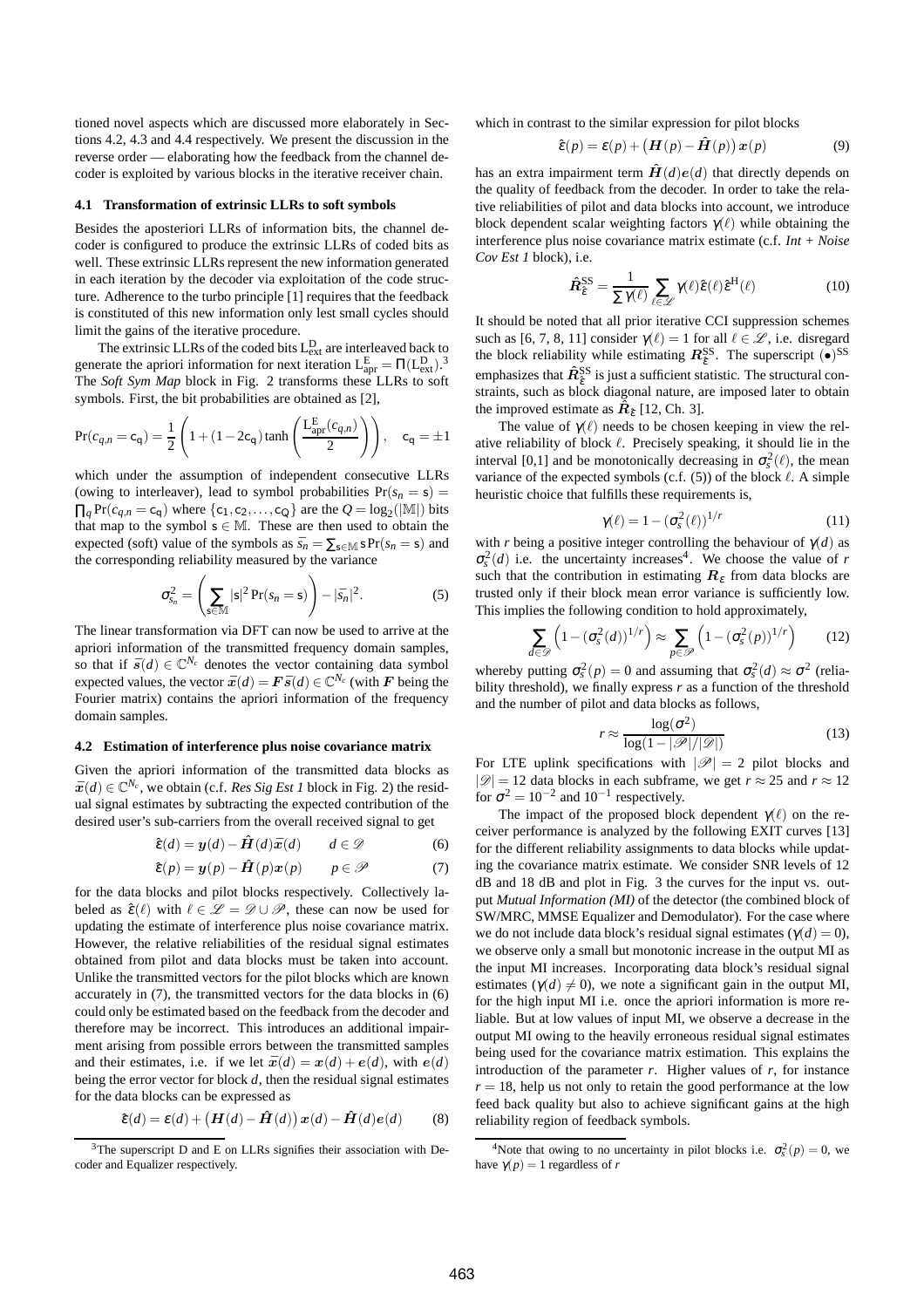

Figure 3: Equalizer EXIT characteristics obtained for different values of the estimation parameter  $r$  to be employed for computing the reliability values  $\gamma(\ell)$  while estimating  $\mathbf{R}_{\epsilon}$  from the pilot and data block residual signals.

#### **4.3 Exploitation of feedback during channel estimation**

Given the *Least Squares (LS)* estimates of channel at pilot positions, we discuss now the strategy for interpolation to data positions (c.f. *Ch Est/Interp* block). To this end, we employ the conventional 2- D MMSE filter. However, unlike the earlier proposals [7, 11] for turbo channel estimation in presence of strong interferer, we propose to exploit the information fedback about the spectral variation of interference power. This additional information can be extracted from the diagonal values of the updated interference plus noise covariance matrix estimate in each iteration and could be used to assign different interpolation weights to the pilot CFRs at different locations depending upon their local interference plus noise power.

Let  $\tilde{h}_p = h_p + \tilde{\varepsilon}$  being the *N*<sub>p</sub> dimensional vector containing the LS pilot estimates to be employed for interpolation at a particular data position.<sup>5</sup> The 2-D MMSE filter for estimating the data CFR  $H(f,d)$  at *f*-th sub-carrier of the *d*-th block can be given as

$$
w_{\text{MMSE}} = (R_h + R_{\hat{\epsilon}})^{-1} r_h, \qquad (14)
$$

where  $\mathbf{R}_h = \mathrm{E}[\mathbf{h}_p \mathbf{h}_p^{\mathrm{H}}]$  and  $\mathbf{r}_h = \mathrm{E}[\mathbf{h}_p H(f, d)^*]$  are determined by the 2-D channel correlation sequence for which we propose to employ the Least-Favorable 2-D channel correlation sequence for robust performance [14].  $\boldsymbol{R}_{\hat{\epsilon}} = E[\hat{\epsilon} \hat{\epsilon}^H] \in \mathbb{D}^{N_p}$  denotes the covariance matrix of noise plus interference after LS estimation, and can be readily constructed from the original covariance matrix estimate  $\hat{R}_{\hat{\epsilon}_{m,m}}$  at the given antenna.

Unlike the prior art approaches in [7] and [11], we propose to exploit the information about the spectral colour of interference in each iteration. To this end, the diagonal covariance matrix  $\mathbf{R}_{\epsilon}$ is constructed by taking into account the varying interference plus noise power along frequency. The time variance of the interference plus noise power may also be incorporated in a similar fashion, but for the motion scenarios of interest it is deemed not necessary.

With the estimate of  $R_{\varepsilon}$  improving along iterations, both in terms of mean interference plus noise power and its variation along the sub-carriers, the overall channel estimation/interpolation performance is boosted. The updated set of channel estimates (c.f. Fig. 2) in each iteration are denoted by  $\hat{H}(\ell)$  to distinguish them from the previous estimates  $\hat{H}(\ell)$  which are used for the estimation of interference plus noise covariance matrix for channel estimation.

The impact of exploitation of spectral colour of interference is analyzed and presented later via simulation results in Fig. 4. The results confirm that channel estimation performance in a dominant

CCI scenario remained a bottleneck for the overall receiver performance. Hence, improving channel estimation performance along iterations by the incorporation of feedback from decoder leads to a significant improvement in the overall receiver performance.

## **4.4 SW and MRC via revised covariance matrix estimate**

Typically it is considered appropriate to estimate the interference plus noise (plus channel estimation error) covariance matrix only once in each iteration [7, 11]. However, given the updated channel estimates we propose to revise the estimate the interference plus noise plus channel estimation error covariance matrix in each iteration taking into account the fresh channel estimation errors. The justification can be sought by expressing the system model, after the incorporation of updated channel estimates as

$$
\mathbf{y}(\ell) = \mathbf{H}(\ell)\mathbf{x}(\ell) + \varepsilon(\ell) = \hat{\mathbf{H}}(\ell)\mathbf{x}(\ell) + \hat{\varepsilon}(\ell) \tag{15}
$$

with  $\hat{\hat{\mathbf{\epsilon}}}(\ell) = \mathbf{\epsilon}(\ell) + (\mathbf{H}(\ell) - \hat{\hat{\mathbf{H}}}(\ell))\mathbf{x}(\ell)$ . Thus we note that the optimal spatial whitening plus MRC processing for the system (after incorporation of channel estimation errors) is  $\hat{H}^\mathrm{H} R_{\hat{\hat{e}}}^{-1}$ . To this end, we recompute (c.f. *Res Sig Est 2* block in Fig. 2) the residual signals from data and pilot blocks via (6) and (7) respectively (with  $\hat{H}(\ell)$  being replaced by  $\hat{H}(\ell)$  to yield  $\hat{\hat{\epsilon}}(\ell)$  rather than  $\hat{\epsilon}(\ell)$ , and then employ (10) to estimate (c.f. *Int + Noise Cov Est 2* block) the new interference plus noise plus channel estimation error covariance matrix as  $\hat{R}_{\hat{\varepsilon}}$  to be used for SW and MRC.

The impact of revising the estimate of interference plus noise covariance matrix twice in each iteration is also presented in the simulation results (Fig. 4), and this promises additional gains in the iterative suppression of CCI.

### **4.5 Apriori MMSE Equalization, Demodulation and Decoding**

Instead of employing the optimal exponential complexity MAP detector, we employ (c.f. the block diagram in Fig. 2), the apriori information based MMSE equalization [5], followed by [1, 2] the improved demodulation taking into account apriori LLRs of neighbouring bits and the standard channel decoding. Since all these steps are standard in iterative receivers, for the sake of brevity we refrain from an in-depth discussion and refer the interested reader to the aforementioned original papers.

## **5. SIMULATION RESULTS**

We emphasize that although the proposed modifications are applicable and beneficial to any interference limited iterative receiver equipped with multiple receive antennas, but we present here the results for an LTE uplink receiver [3] as an example. We consider two receive antennas, and a Carrier-to-Interference (C/I) level of 0 dB. The users are assumed to have a ETU power delay profile, and Jakes Doppler spectrum. We consider a turbo code with BCJR based decoding. For the iterative receiver we run 5 iterations although the convergence is mostly achieved earlier than this especially at high SNR. The two scenarios for which we present the analysis of prior art and proposed interference suppression performance are 16-QAM modulation combined with rate 2/3 turbo code at a velocity of 30 kmph and 64-QAM modulation combined with rate 1/2 turbo code at a velocity of 10 kmph. It may be pointed out here, that owing to the complexity constraints and the relatively slow channel variations across both frequency and time, we omit the Soft DDCE in our simulations for all the schemes, and note that since the proposed modifications can co-exist with Soft DDCE as well, the relative behaviour and gains of all schemes is expected to stay the same.

<sup>5</sup>Note that in this sub-section we drop the antenna index *m* because the channel estimation is pursued independently for each antenna. Thus the vector  $\tilde{h}_p$  contains pilot estimates  $\hat{H}(f, p)$  for various frequency and block indexes  $\hat{f}$  and  $p$  respectively of the given receive antenna.